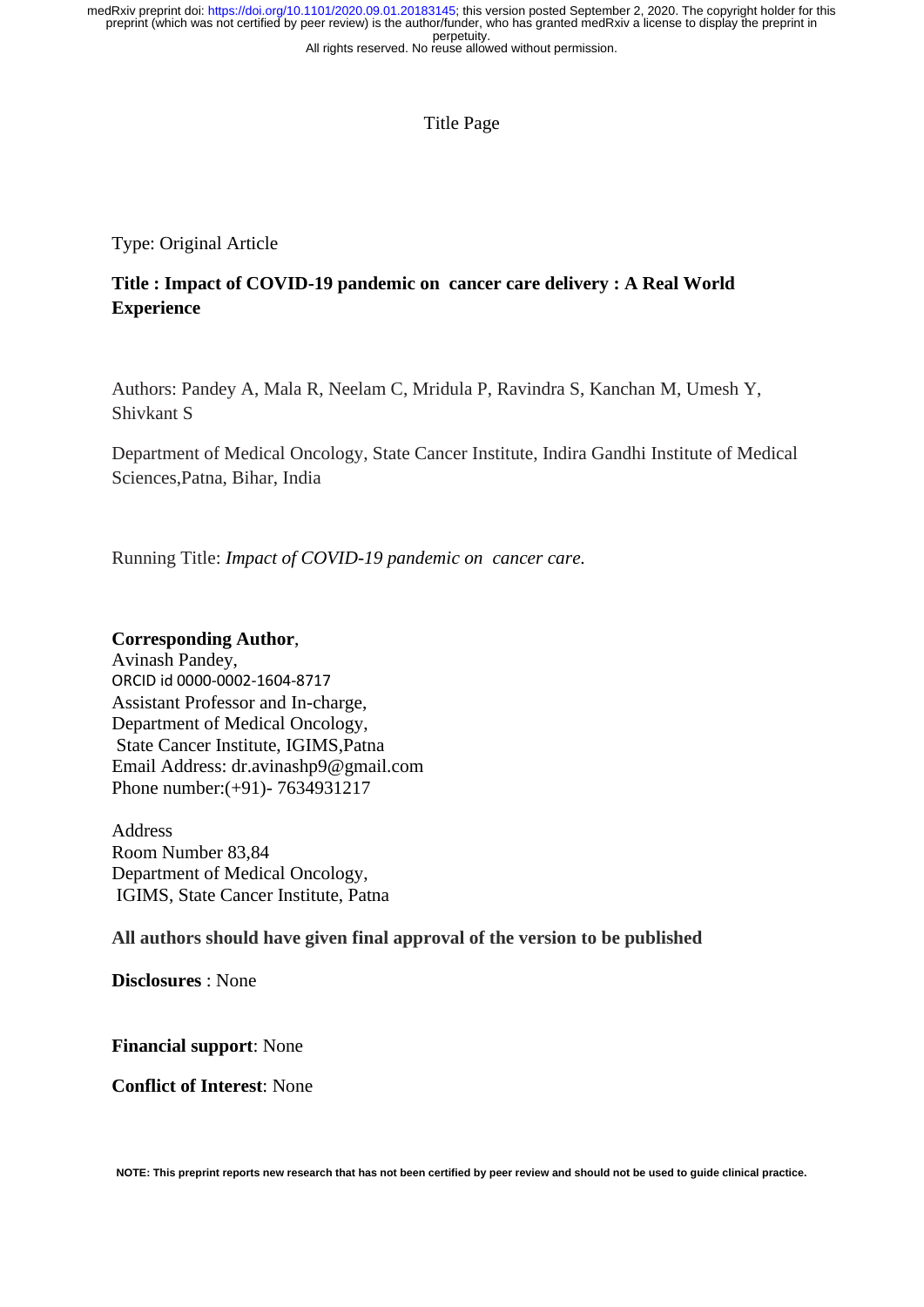#### All rights reserved. No reuse allowed without permission.

# **Title : Impact of COVID-19 pandemic on cancer care delivery : A Real World Experience**

**Background**: There is lack of information on impact of Corona Virus Disease (COVID-19) pandemic on routine cancer care delivery.

**Aims and Objectives :** To evaluate the change in Day Care Chemotherapy (DCC) and Out Patient Department (OPD) patient numbers before and after COVID-19 national lockdown.

**Material and Methods**: Demographic data, diagnosis, type and frequency of chemotherapy delivered in Day Care between 1st February 2020 to 31st July 2020 were retrieved. Out Patient Department daily patient numbers were collected. Descriptive statistics, Odds ratio, Chi-square and Student T test were used to measure change in pattern of DDC and OPD patient numbers before and after 24th March 2020 (day of Lockdown). Pearson correlation coefficient was used to measure the strength of correlation between rise in COVID-19 cases and patient numbers.

**Results:** 3192 DCC and 8209 OPD visits were recorded in 126 working days. Median age was 47 years( $SD + 19.06$ ). Breast (17%) and Gall bladder(15%) were the most common cancers receiving chemotherapy. There was a significant decrease in number of DCC delivered in post COVID lockdown [ mean  $21.97 (+ 9.7)$ ] compared to pre COVID lockdown [mean 33.30  $(+11.4)$ ], t=4.11, p = 0.001. There was a significant decrease in number of OPD visits in post COVID lockdown [ mean 47.13 ( + 18.8)] compared to pre COVID lockdown [mean 89.91  $(+30.0)$ ], t=7.09, p = 0.001. The odds of receiving weekly chemotherapy over non weekly regimes significantly decreased post COVID lockdown with Odds ratio of 0.52 (95% CI, 0.36-0.75) with Chi square of 12.57,  $p = 0.001$ . Daily COVID cases in State and OPD patient number were found to be moderately positively correlated on Pearson correlation coefficient,  $r = 0.35$ ,  $p = 0.001$ .

**Conclusion:** There was a significant fall in patient visit and chemotherapy cycles immediately after lockdown. The numbers increased later despite rise in COVID-19 cases.

**Keywords:** COVID-19, chemotherapy, cancer care, Day care, lockdown.

## **Introduction**

On 24th March 2020, Government of India declared nationwide lockdown amidst fear of spurt in Corona Virus Disease (COVID-19) contagion.<sup>1</sup> This decision was made to 'flatten the curve', delay the rise of COVID 19 related illness, buy time to improve heath infrastructure and build COVID care facilities. Many apex multi-speciality hospitals, including few cancer care delivery centres were designated as exclusive 'COVID 19 facilities'.<sup>2</sup> This rationing of services divested precious resources from other illness including cancer care. The problem was further compounded by intermittent disruption of care in running facilities whenever patients or healthcare workers turned COVID positive.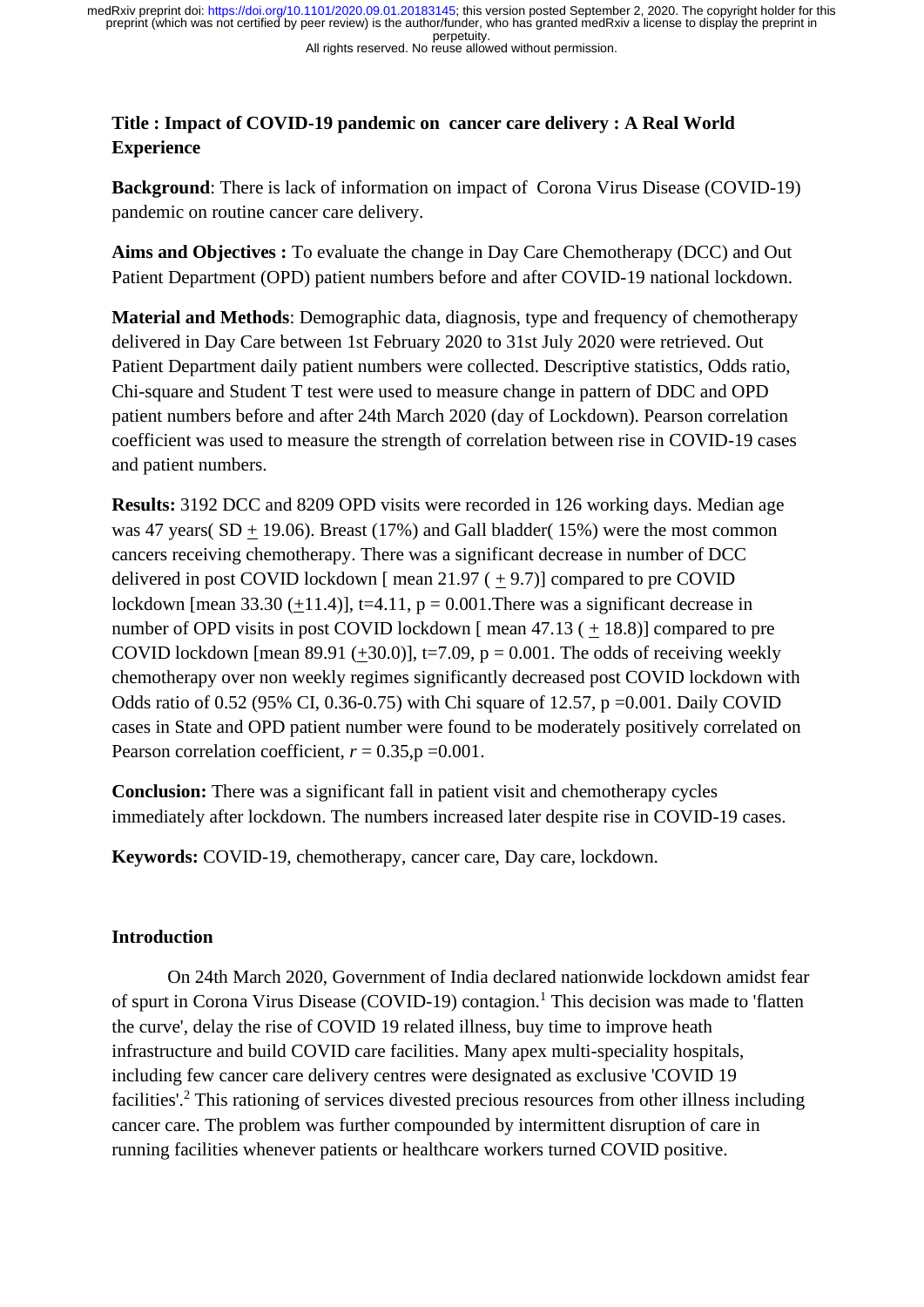Strict lockdown with stringent travel restrictions often made patients afflicted with cancer to shun or delay opting of cancer care services, especially those residing in smaller towns and villages. This was further aggravated with concern of getting COVID, loss of wages, poor means to travel and reduction in healthcare workforce. This pose serious threat to upstaging of cancer, disease progression, symptomatic worsening including pain for patients who chose to stay home rather than avail therapy.<sup>3</sup>

Our hospital was declared as non COVID heath care facility and cancer treatment was available all through COVID 19 lockdown. In absence of paediatric oncology and haematology, department of medical oncology is the single point of contact for patients receiving chemotherapy irrespective of age and type (solid/ haematological) of malignancy in our centre. Recently, several expert opinion and review articles were published to rationalise and optimise cancer care delivery including risk stratifying patients in terms of urgency of treatment, delaying elective procedures, modifying chemotherapy to avoid toxicities, decreasing frequency to reduce hospital visits with minimal or no loss of overall efficacy and survival.<sup>4-6</sup> We had the unique opportunity to study the trend of chemotherapy availed and compare the pattern before and after COVID lockdown. We report the first real world experience of impact of COVID 19 pandemic on routine cancer care delivery across several malignancies, before, during and after lockdown from India.

## **Material and Methods**

## *General Study details*

This is a retrospective case audit of number of patients visiting Out Patient Department (OPD) and subsequently receiving injectable chemotherapy in Day Care Centre (DCC) from 1st February 2020 till 31st July 2020. This study was conducted in the department of Medical Oncology in a single tertiary regional cancer centre, Indira Gandhi Institute of Medical Sciences (IGIMS), located in Eastern Indian State, Bihar. OPD and DCC services were available daily from Monday to Friday, except for Saturday, Sunday and days of national holiday. Written informed consent were obtained from all participants. The study was conducted according to the criteria mentioned in the International Conference on Harmonization Good Clinical Practices, Declaration of Helsinki, and guidelines established by the Indian Council of Medical Research. No funding was sought or received for this study. The Institutional Ethical Committee approval was duly obtained.

## *Selection Criteria*

All patients who received intravenous ,intramuscular or subcutaneous injectable chemotherapy, irrespective of age and type of malignancy were entered in our database. Apart from chemotherapy, Granulocyte colony stimulating factor (G-CSF), injectable hormonal preparations, bone modifying agents, targeted therapy and immunotherapy, with or without chemotherapy were also eligible. Supportive care medications such as Non steroidal anti inflammatory drugs, opioids, antibiotics, anti-fungals, anti-emetics, crystalloids, colloids, iron preparations, if administered alone without concomitant chemotherapy were excluded. Any invasive procedure done in Day Care premises such as Peripheral inserted central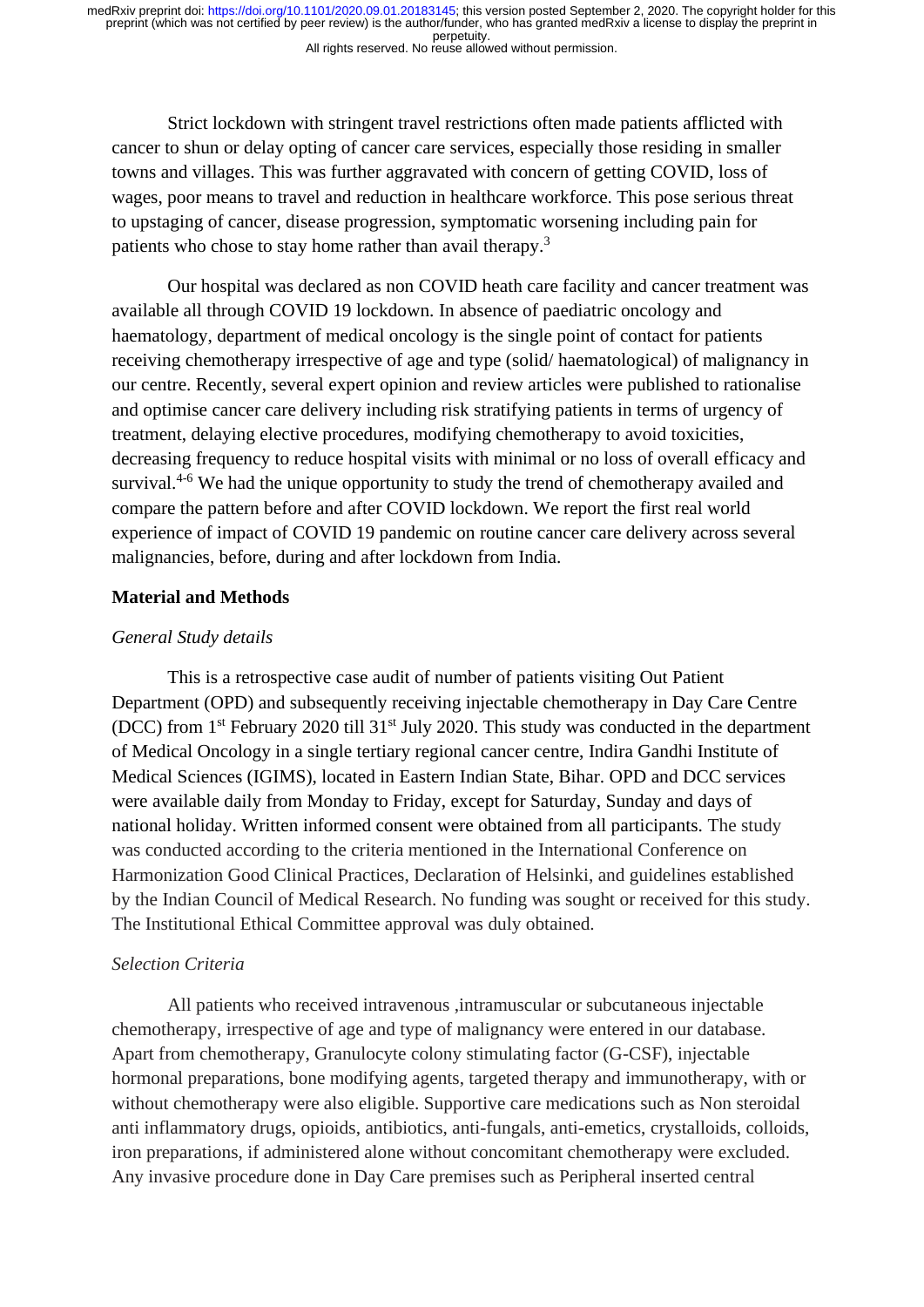catheter (PICC) insertion, flushing and dressing, ascitic or pleural effusion tapping, wound debridement and dressing were excluded from the study.

## *Data Collection*

Data was collected from records available in Day care chemotherapy (DCC) Unit attached to department of Medical Oncology. All cases registered, fulfilling selection criteria and received injectable chemotherapy on any working days from 1st February till 31st July 2020 were recorded. Demographic details including age, sex, type of malignancy, chemotherapy frequency, name of chemotherapeutic drugs, doses were retrieved and entered in database. Number of patients visiting in Out-Patient Department (OPD) of medical oncology during aforementioned working days were also obtained. The daily number of new COVID 19 cases detected in normal population in the State (Bihar) and State Capital City (Patna), where our institute is located was obtained from official Bihar government website/ twitter handle till date of  $31<sup>st</sup>$  July 2020.<sup>7</sup>

## *Patient care and Health Care Worker (HCW) protection during COVID 19 pandemic*

Our hospital was a designated non- COVID hospital by State Government and services including oncology were open and available throughout the study period. As per Institutional nodal Officer for COVID 19 and Hospital Infection Control Committee( HICC), Day Care and Out- Patient services of Medical Oncology Department was designated as ' moderate risk' following Indian Council of Medical Research(ICMR) guidelines.<sup>8</sup> While providing OPD consult and Day Care chemotherapy services, strict compliance to recommended level of Protective Personnel Equipments(PPE)- moderate risk as prescribed by ICMR advisory were followed.<sup>9</sup> All doctors in OPD donned N95 mask, gloves, face shield and head cover; while nursing staff delivering chemotherapy donned all above in addition to shoe cover, goggles and overalls/gown.

All heath care workers attended regular training workshop for COVID 19 prevention as per recommendation by Institutional nodal officer and HICC. They were made aware of common signs and symptoms of COVID 19 and were instructed for prompt reporting in advent of above. If detected positive for COVID 19, the option for home / institutional quarantine or treatment if symptomatic was followed as per ICMR guidelines.<sup>10</sup> At site of entry, HCW and patient/ relative were subjected to daily thermal screening. All except one able relative was permitted with patient while awaiting OPD and Day care services. All patients were asked to adorn N95 masks, while relatives were instructed to wear at least triple layered mask. The principles of social distancing and frequent hand washing or alcohol based hand sanitizer use was strongly encouraged

## *Study scope and endpoints*

I. The trend in number of patients who opted for Out- Patient Department and Day care chemotherapy services of Medical Oncology between 1<sup>st</sup> February 2020 and 31<sup>st</sup> July 2020. was evaluated.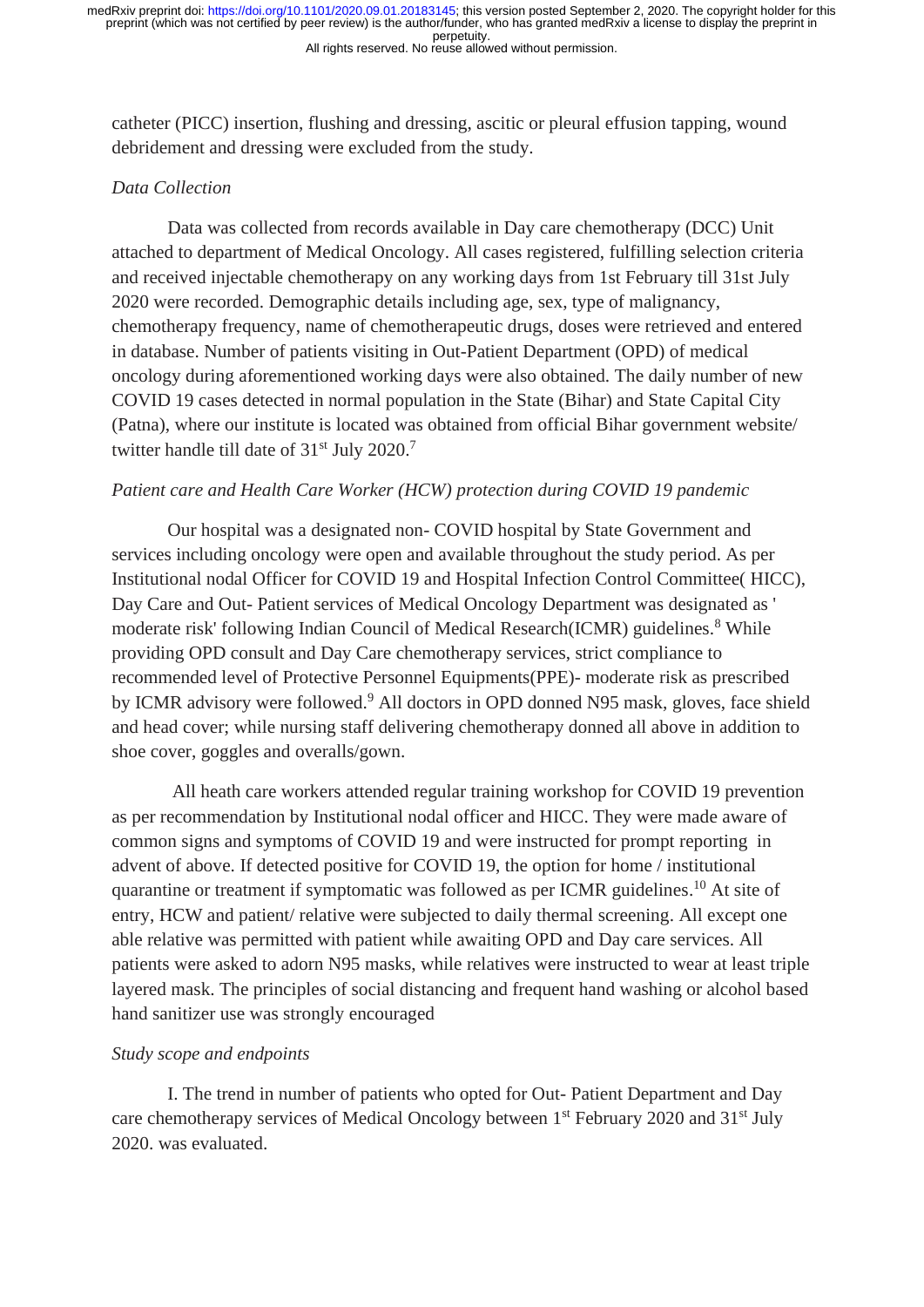II. The change in above case numbers were also measured and compared during following duration of pre-lockdown, serial nation-wide lockdowns, nation- wide unlocking and subsequent state-wide lockdown

A. Pre Lockdown/ routine/Baseline (1<sup>st</sup> February 2020 till 24<sup>th</sup> March 2020)

- B. National Lockdown Phase 1 (25th March 2020 to 14th April 2020)
- C. National Lockdown Phase 2 (15th April 2020 to 03th May 2020)
- D. National Lockdown Phase 3 (04th May 2020 to 17th May 2020)
- E. National Lockdown Phase 4 (18th May 2020 to 31st May 2020)
- F. National Unlock Phase 1 (01st June 2020 to 30th June 2020)
- G. National Unlock Phase 2 (01st July 2020 to 14th July 2020)
- H. State Lockdown Phase 1 (15th July 31st July 2020)

III. Keeping the numbers of working days same (n=36), immediate change in OPD/ DCC patient numbers between Pre COVID 19 lockdown/ baseline (1st February 2020- 24th March 2020) and post COVID 19 lockdown ( 25th March 2020 - 15th May 2020) were compared. Changes in frequency or pattern of chemotherapy use, comparison of age group and chemotherapy regimens with respect to above two time points were done.

IV. As the pandemic escalated with time, there was rise in state wise and district wise COVID 19 cases in general population. At the same time, the national and state governments gradually deescalated lockdown and relaxed travel restrictions. We measured the change in trend of patients coming for cancer related services with actual rise of COVID 19 new cases in general population in later months (May, June, July 2020) of pandemic.

## *Statistics*

Descriptive statistics, frequency distribution, tables, charts and graphs were used to analyse the demographic ,epidemiological, clinical and treatment related variables. Crosstabs, Odds ratio, Pearsons Chi-square test were used to compare binomial categorical variables. To compare means between pre and post lockdown case numbers, paired student t test was used. As the data was parametric, pearsons correlation coefficient was used to find association, its strength and direction between OPD/DCC patient numbers and rise in COVID 19 cases. Similarly, simple linear regression method was used to calculate relationship, if any between above two variables. All above statistics were computed and derived from SPSS software version 17.0 (IBM Corp. Released 2017. IBM SPSS Statistics for Windows, version 17.0. Armonk, NY, USA).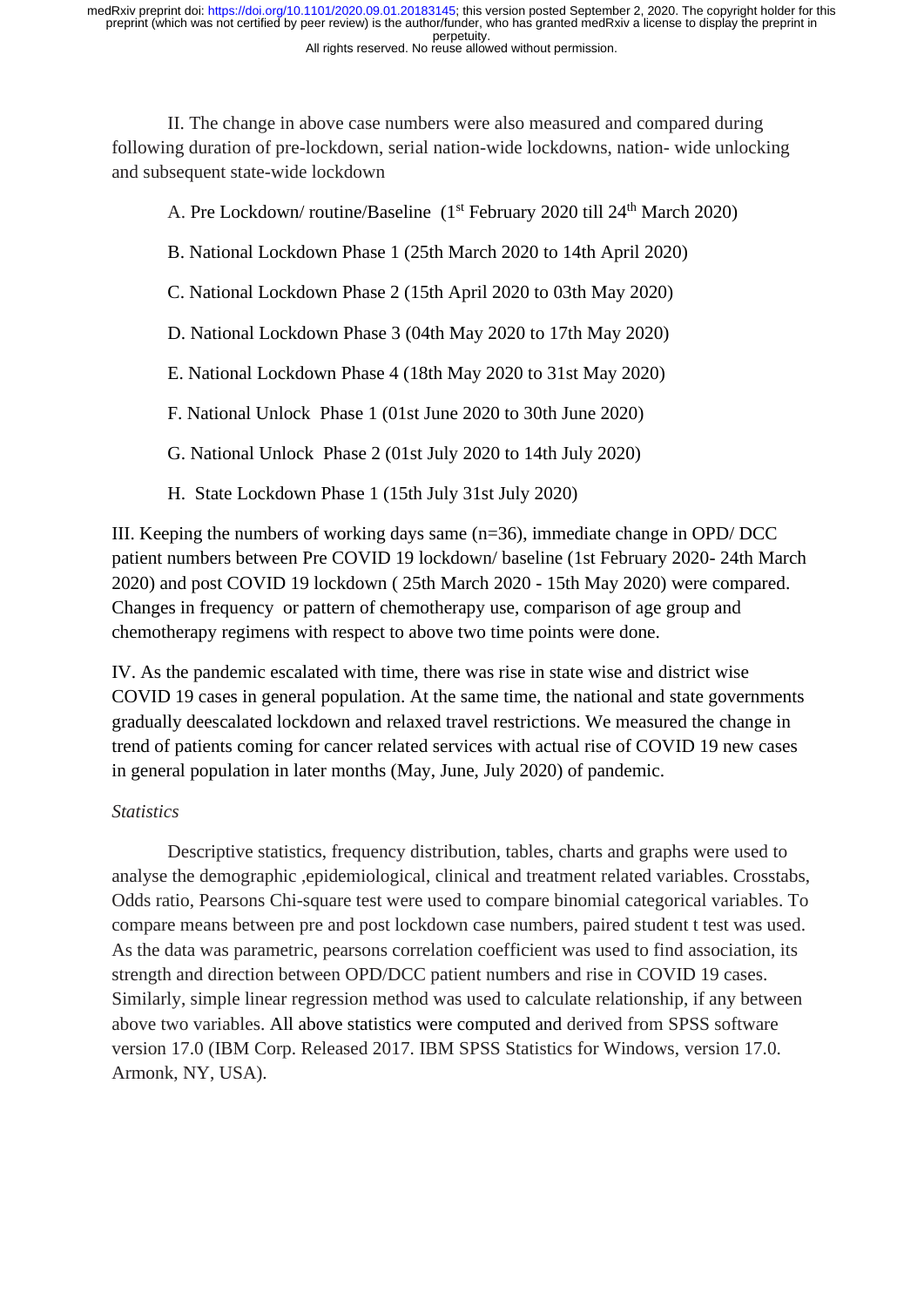## **Results**

## *Demographic, Clinical and Patient Profile*

Out of 3238 registered cases in Day Care of Medical Oncology Department between 1<sup>st</sup> February 2020 to 31<sup>st</sup> July 2020, 3192 (98.57%) were eligible for this retrospective audit.(See Figure 1). During the aforesaid duration of six months, 8209 Out-patient Department (OPD) visits were registered over the total of 126 working days. Median age of population receiving treatment in Day care was  $47$  years( SD + 19.6) with male to female ratio of 1.10. Breast cancer 543 (17%) and Gall Bladder cancer 488 (15.2%) were the most common malignancies seen. Three weekly chemotherapy was the most commonly prescribed schedule with 1990 cycles (62.4%). The most common age group receiving chemotherapy was adults (age 18-60 years) with 2101 cases (65.8%). Chemotherapy with or without targeted therapy was the most common therapy received in Day care with 3000 cycles (93.9%). See Table 1.

## *Trends with respect to time and lockdown*

Month wise consecutive changes in patient numbers receiving therapy in Day Care is shown in Table 2. Change in demographic profile, including age group and frequency of chemotherapy regimens delivered also varied between February 2020 and July 2020 (See Table 2). Median number of Out -Patient Department (OPD) and Day Care chemotherapy (DCC) cases from pre-lockdown baseline dropped by 66.66% and 53.85 % respectively immediately following imposition of nation-wide lockdown. (See table 3) After gradual recovery in number of cases in later months (May- June 2020) with reduction in travel restrictions and unlocking, the case numbers plummeted again after 15th July 2020 onwards due to imposition of state-wide lockdown.(See Figure 2A and 2B)

#### *Comparison between Pre COVID baseline and post COVID 19 lockdown*

Keeping the number of working days same  $(n=36)$  in both groups for homogeneity, namely Pre COVID lockdown(1st February 2020- 24th March 2020) and Post COVID lockdown ( 25th March 2020 - 15th May 2020), DCC and OPD were compared using paired student t test. There was a significant decrease in number of DCC delivered in post COVID lockdown [ mean  $21.97 (+9.7)$ ] compared to pre COVID lockdown [ mean  $33.30 (+11.4)$ ],  $t=4.11$ ,  $p = 0.001$ . Similarly, there was a significant decrease in number of OPD visits in post COVID lockdown [ mean 47.13 ( + 18.8)] compared to pre COVID lockdown [mean 89.91  $(+30.0)$ ], t=7.09, p = 0.001. There was more proportionate drop in weekly chemotherapy cycles from 128 to 41 (68%) than that of three weekly, 703 to 469 (33%) when compared between pre COVID and post COVID lockdown, suggesting preference to switch to regimens with higher intervals.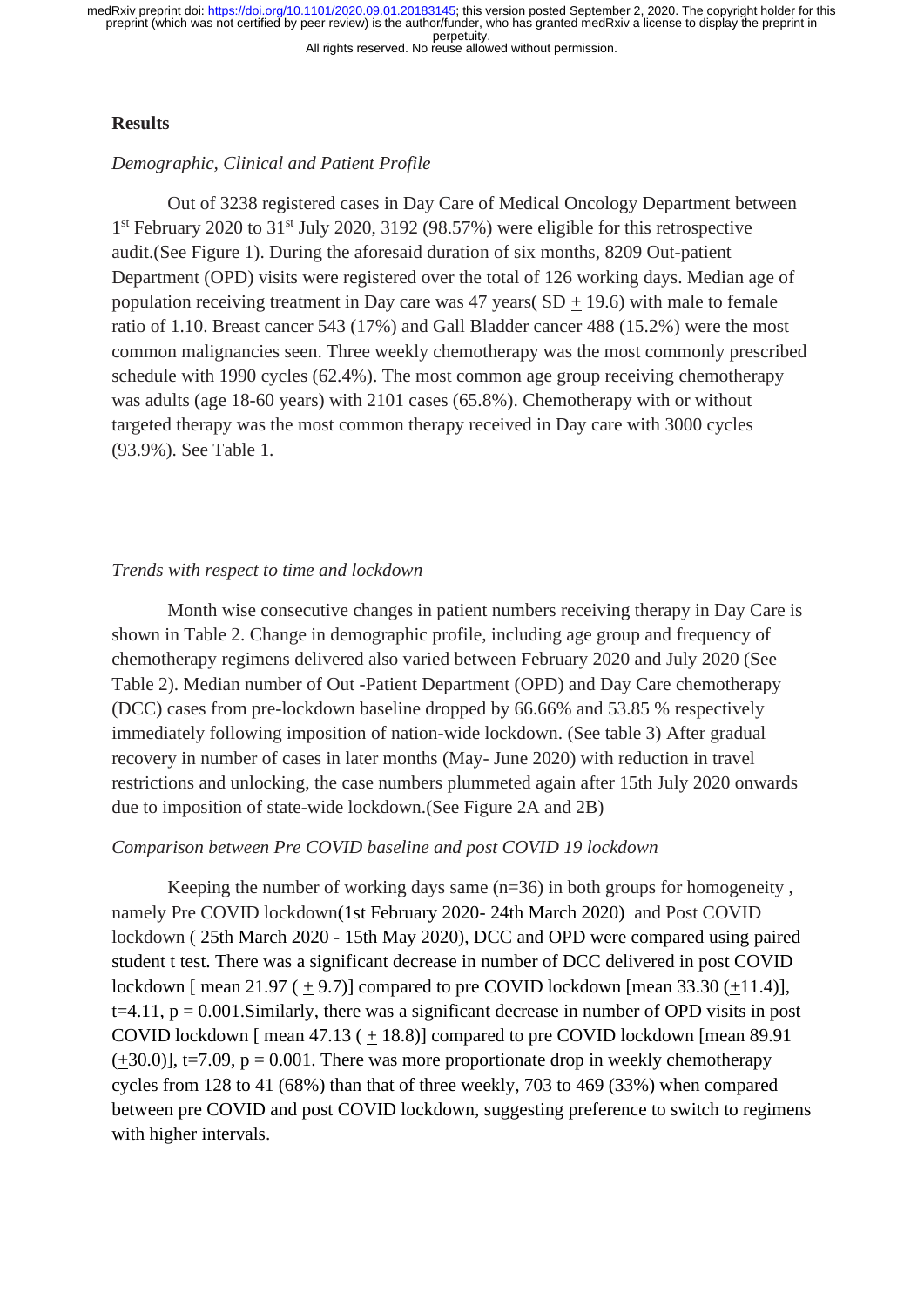All rights reserved. No reuse allowed without permission.

The odds of receiving weekly chemotherapy over non weekly regimes significantly decreased post COVID lockdown with Odds ratio of 0.52 (95% CI, 0.36-0.75) with Chi square of 12.57, p = 0.001. Among patients who received paclitaxel alone or paclitaxel based chemotherapy, the odds of receiving weekly paclitaxel decreased compared to three weekly paclitaxel post lockdown by Odds ratio of 0.10 (95% CI0.03-0.29) with Pearsons Chi square of 22.68,  $p = 0.001$ . Among patients of colorectal cancer receiving biweekly (FOLFOX/FOLFIRI) or three weekly (CAPOX/CAPIRI) based regimes, biweekly regimes showed a non significant decreased trend post lockdown, with Odds ratio of 0.58 (85% CI-0.23-1.45).Paediatric and elderly population had odds ratio of 1.92 (95% CI, 0.86-1.60) and 0.93 (95% CI, 0.74-1.17) respectively for receiving chemotherapy in post COVID lockdown versus pre COVID lockdown which were not significant.

## *Change in trend of patients opting for cancer treatment with rise of COVID 19 cases in general population*

Though the nation-wide lockdown was imposed on 24th March 2020 to curb COVID 19 pandemic, the actual rise of new COVID 19 cases in our State began in late April and early May. As the cases of COVID 19 cases continue to surge ahead, gradual de-escalation, unlocking and reduction in travel restrictions was allowed in graded manner (See Figure 3A, 3B). Daily COVID cases in State (Bihar) and Outpatient Department patient number were found to be moderately positively correlated on Pearson correlation coefficient,  $r = 0.35$ , p =0.001; but not for city (Patna) or DCC. With positive Pearson correlation, Linear regression was used to access whether rise in new COVID cases predict change in Outpatient patient(OPD) numbers. The linear regression model was significant with  $F = 12.39$ , p=0.001. Number of OPD cases could be predicted from rise in new COVID cases in State by the following formula: OPD cases =  $1.724$  x New COVID cases - 6.704, R square =0.123.

## **Discussion**

COVID 19 pandemic and efforts to curb its spread affected routine cancer care delivery. Nation-wide lockdown, travel restrictions and fear of getting infected with COVID caused treatment delay and reduction in number of patients availing cancer directed services. In our study, there was a significant decline in number of Out Patient Department (OPD) visits immediately post lockdown [ mean  $47.13$  (  $+ 18.8$ )] compared to pre COVID lockdown [mean 89.91  $(\pm 30.0)$ ], p = 0.001. There was also fall in number of Day Care Chemotherapy (DCC) delivered in post COVID lockdown  $\lceil$  mean 21.97 ( $+$ 9.7) $\lceil$  compared to pre COVID lockdown [mean 33.30  $(+11.4)$ ],  $p = 0.001$ . We also noticed change in pattern of prescription with significant decrease in weekly chemotherapy cycles as pandemic progressed, with intention to decrease patient visit frequency, Odds ratio of 0.52 (95% CI, 0.36-0.75) with Chi square of 12.57,  $p = 0.001$ . However, as the lockdown restrictions were relaxed, the patient numbers in OPD increased despite rise in COVID 19 cases in community in later months, suggesting subduing of COVID concerns with cancer therapy delay implications and disease progression.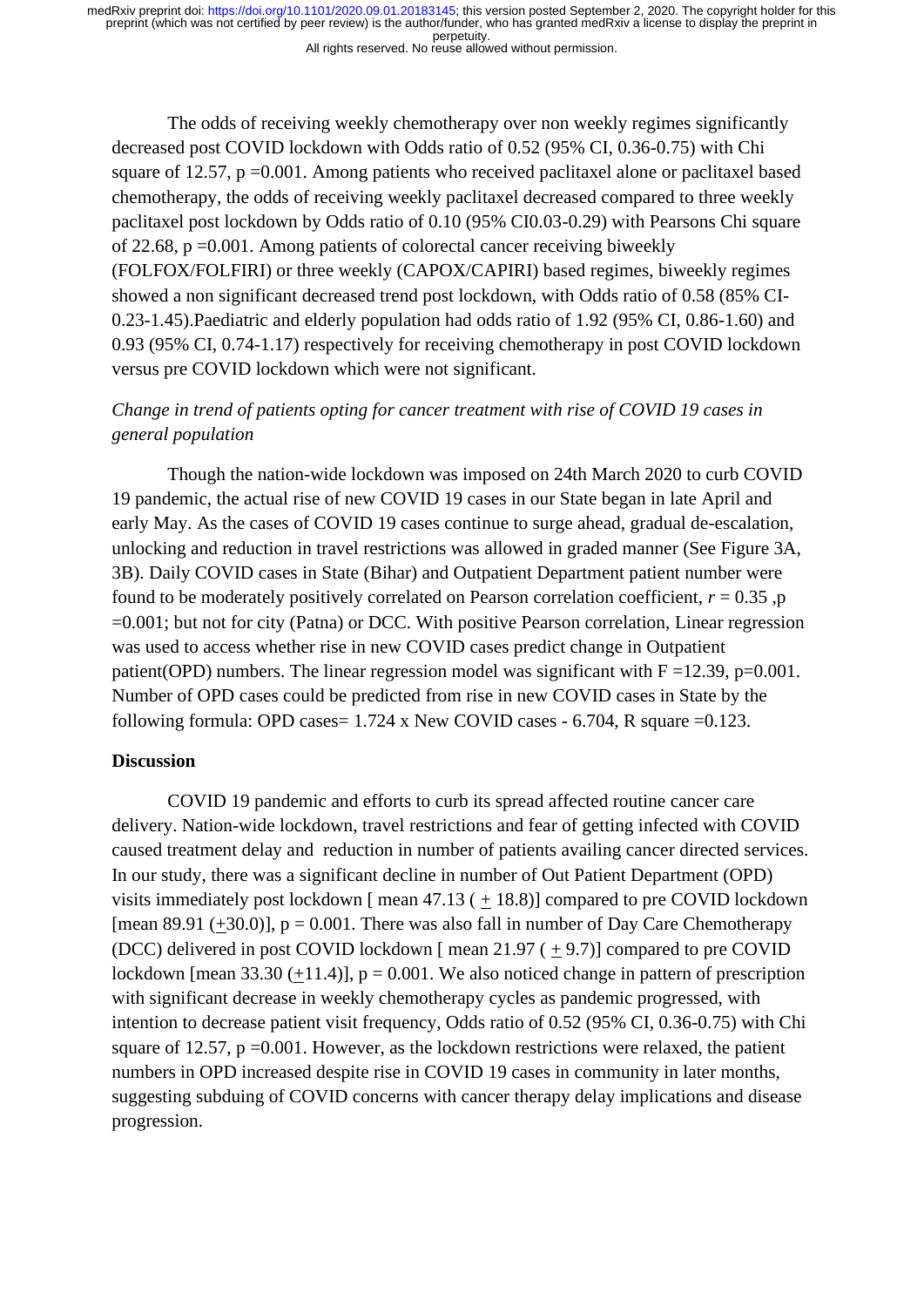All rights reserved. No reuse allowed without permission.

A survey done on clinicians practising gynaecologic oncology found significant fall in patient volumes, especially in government hospitals after COVID lockdown.<sup>11</sup> In an early analysis reported by Patil et al. showed drop in footfalls in a retrospective audit of adult medical head neck cancer unit of apex tertiary cancer hospital.<sup>12</sup> Indian Association of Surgical Oncology mandated routine COVID-19 testing before any surgery.<sup>13</sup> Patients for curative cancer surgeries were postponed if found to be COVID positive and referred for neoadjuvant chemotherapy, radiotherapy, hormonal therapy or sometimes best supportive care till viral clearance or recovery of health status.<sup>14-16</sup> Our study portrays the real world experience over the time period of six months of running Out Patient Department and Day Care chemotherapy services during COVID pandemic. We demonstrate significant decline in patient numbers immediately post lockdown. We also found significant reduction in prescriptions of weekly chemotherapy post lockdown. One of the prospective study conducted in Oncology patients demonstrated the willingness to continue chemotherapy during the pandemic, as they perceived disease progression as bigger threat than COVID.<sup>17</sup> Our study substantiate their claim, as immediately after lockdown restrictions were lifted, our Out- Patient Department patient numbers started rising despite rise in COVID 19 cases in general population, which had moderately positive correlation to it on Pearsons correlation coefficient.

Delay or postponement of radiotherapy or systemic therapy affects cancer outcomes adversely in head neck, colon and breast cancer, especially in curative setting.<sup>18-20</sup> Moreover, patients diagnosed with acute leukaemia, high grade lymphoma, metastatic germ cell tumour require urgent intervention with systemic therapy to prevent mortality. Several expert opinions and recommendations were issued regarding approach to cancer patients during COVID 19 pandemic. 3-6,21 Guarded approach to systemic therapy with prompt intervention for urgent medical crisis and tumours with curative potential, while delay in palliative chemotherapy for cases with limited or questionable survival benefit was advocated in most. Our cancer centre is within a tertiary government multi-speciality hospital. During lockdown, all patients were initially screened at 'flu centre' and then referred to OPD consult or chemotherapy, as practised by another apex cancer centre.<sup>22</sup> However, we did not routinely tested our patients for COVID 19 before OPD consult or chemotherapy unless symptomatic of COVID as per ICMR recommendation.<sup>23,24</sup> None of our healthcare workers during the study period were tested positive for COVID-19, reported sick or absent. Neither Out Patient Department nor Day care services were interrupted on any working days during aforesaid period.

Our study did not have details of patients except their numbers who visited Outpatient Department(OPD) unlike those receiving chemotherapy in Day care. Hence, variation in type of patients in OPD, type of cancer, oral chemotherapy done on OPD basis or any change from intravenous to oral therapy during lockdown are unavailable. We also do not have information on whether any maintenance chemotherapy such as pemetrexed in lung cancer or 5- Fluorouracil in colon cancer were halted, increased in frequency or changed to oral therapy during lockdown as this decision was often made in OPD. We also do not have information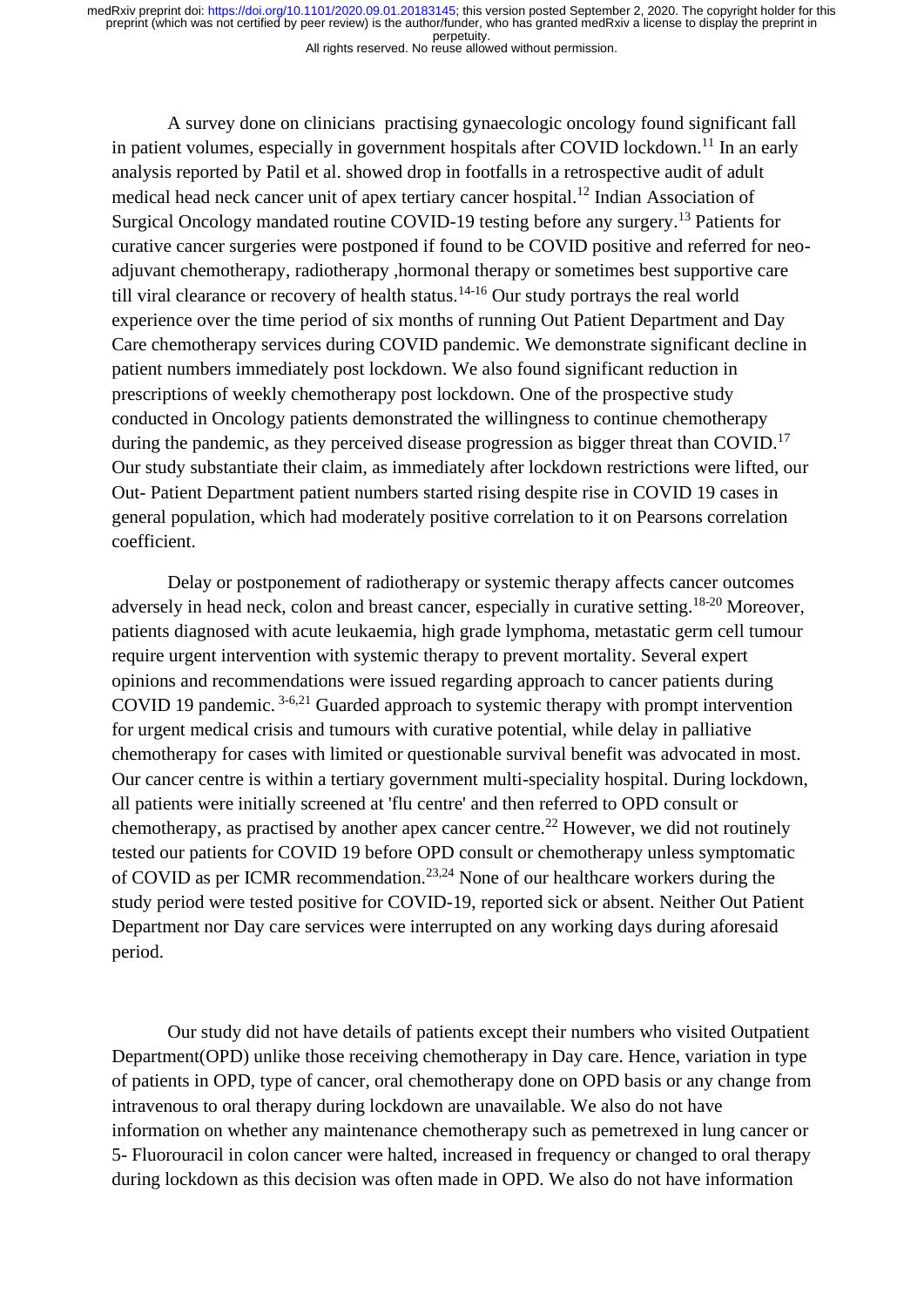on any of our cancer patient who turned COVID positive in any other centre or COVID designated hospital, abandoned therapy or died due to it. New patients otherwise eligible for curative surgeries or radiotherapy were directed to us for neo adjuvant chemotherapy or hormonal therapy as elective surgery was postponed during lockdown. We do not have separate information on those cases. Being retrospective, Day Care Chemotherapy(DCC) register did not mentioned stage and intent of therapy, hence this information in missing in our analysis. As none of the asymptomatic healthcare workers were tested for COVID 19, any asymptomatic COVID disease or carrier state in them is unknown. As many of our patients braved travel restrictions during lockdown and came from far off places, we did not deny them chemotherapy even if less urgent or for minimal symptomatic palliative benefit.

## **Conclusion**

Nationwide lockdown to curb COVID 19 pandemic had negative impact on cancer treatment with significant reduction in number of patients opting for cancer directed therapy. The pattern of chemotherapy prescriptions changed to larger interval and protracted course to reduce frequent patient visits. Withdrawal of travel restrictions later led to rise in patient numbers for consultation despite rise of COVID 19 new cases detected in community.

**Conflict of Interest** :None

**Acknowledgements**: None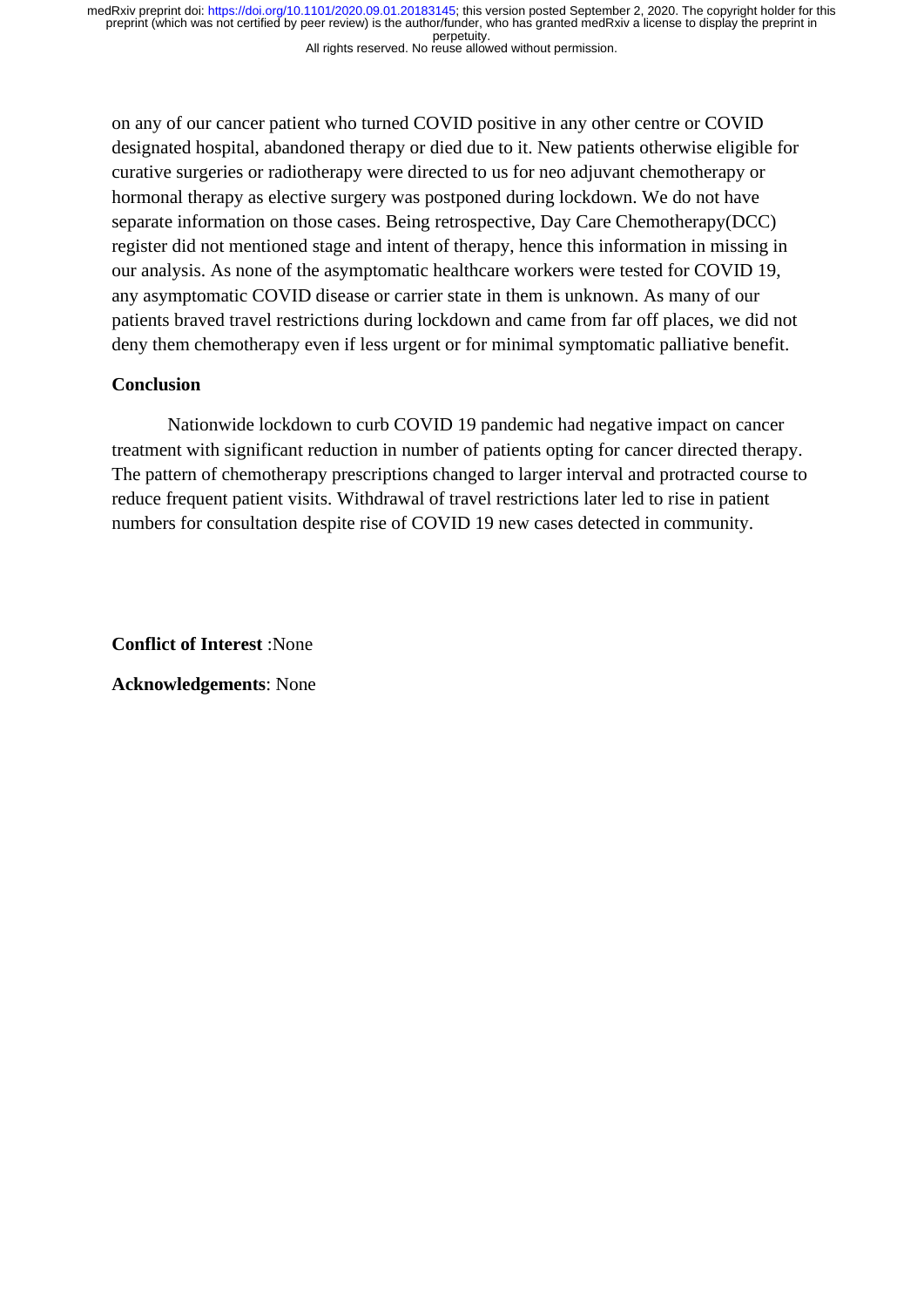#### All rights reserved. No reuse allowed without permission.

## **References**

1. Government of India issues Orders prescribing lockdown for containment of COVID19 Epidemic in the country. Press Information Bureau. Government of India. Available at https://www.mha.gov.in/sites/default/files/PR\_NationalLockdown\_26032020\_0.pdf. Last assessed on 26th August 2020.

2. Guidance document on appropriate management of suspect/confirmed cases of COVID-19 Ministry of Health & Family Welfare Directorate General of Health Services. Available at https://www.mohfw.gov.in/pdf/FinalGuidanceonMangaementofCovidcasesversion2.pdf. Last assessed on 26<sup>th</sup> August 2020.

3. Kumar D, Dey T. Treatment delays in oncology patients during COVID-19 pandemic: A perspective. Journal of global health. 2020 Jun;10(1).

4. Chellapuram SK, Gogia A. Systemic therapy for breast cancer during SARS-CoV-2 pandemic. Cancer Research, Statistics, and Treatment. 2020;3(5):35.

5. Philip CC, Devasia AJ. Treating hematolymphoid malignancies during COVID-19 in India: Challenges and potential approaches. Cancer Research, Statistics, and Treatment. 2020;3(5):59.

6. Patil V, Noronha V, Chaturvedi P, Talapatra K, Joshi A, Menon N, Pandey D, Prabhash K. COVID-19 and head and neck cancer treatment. Cancer Research, Statistics, and Treatment. 2020 Apr 1;3(5):15.

7. Official twitter handle of BIhar Health Department. Available at https://twitter.com/BiharHealthDept. Last assessed on 26<sup>th</sup> August 2020.

8. National guidelines for infection prevention and control in health care facilities. Ministry of Health and Family Welfare Directorate General of Health Services. Available at https://www.mohfw.gov.in/pdf/National%20Guidelines%20for%20IPC%20in%20HCF%20- %20final%281%29.pdf. Last assessed on  $26<sup>th</sup>$  August 2020.

9. Novel Coronavirus Disease 2019 (COVID-19): Guidelines on rational use of Personal Protective Equipment. Ministry of Health and Family Welfare Directorate General of Health Services. Available at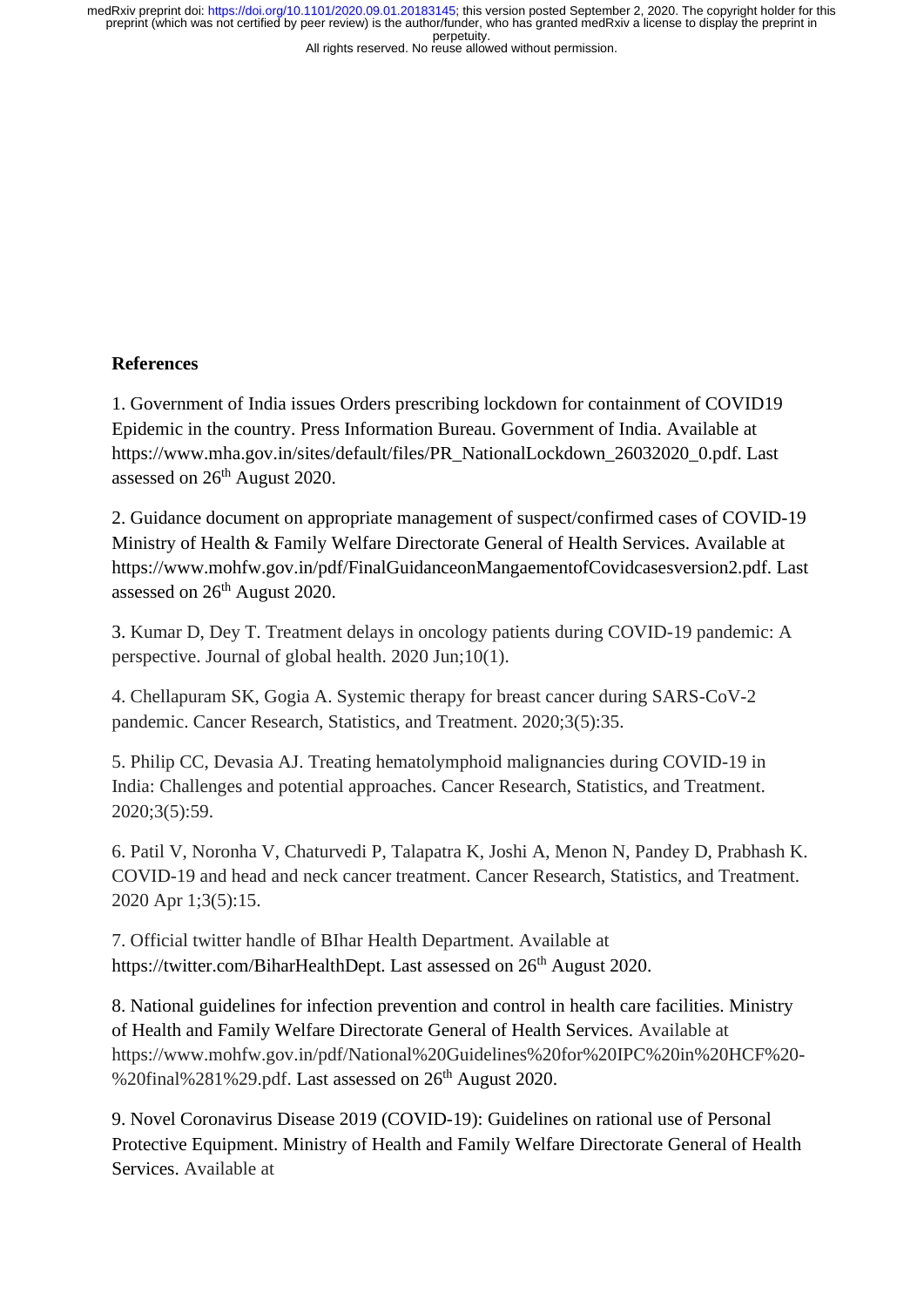All rights reserved. No reuse allowed without permission.

https://www.mohfw.gov.in/pdf/GuidelinesonrationaluseofPersonalProtectiveEquipment.pdf. Last assessed on 26<sup>th</sup> August 2020.

10. Advisory for managing Health care workers working in COVID and Non-COVID areas of the hospital. Ministry of Health and Family Welfare Directorate General of Health Services. Available at

https://www.mohfw.gov.in/pdf/AdvisoryformanagingHealthcareworkersworkinginCOVIDan dNonCOVIDareasofthehospital.pdf. Last assessed on 26<sup>th</sup> August 2020

11. Subbian A, Kaur S, Patel V, Rajanbabu A. COVID-19 and its impact on gynaecologic oncology practice in India—results of a nationwide survey. ecancermedicalscience. 2020;14.

12. Patil VM, Srikanth A, Noronha V, Joshi A, Dhumal S, Menon N, Prabhash K. The pattern of care in head-and-neck cancer: Comparison between before and during the COVID-19 pandemic. Cancer Research, Statistics, and Treatment. 2020 Apr 1;3(5):7.s

13. Desai S, Gupta A. IASO COVID-19 Guidelines (Updated on 9th April 2020). Indian Journal of Surgical Oncology. 2020 May 6:1.

14. Krishnapriya V, Rathore P, Kumar S, Thankachan A, Haokip N, Vig S, Bhatnagar S. COVID-19-Positive report posing a delay in treatment course in a middle-aged metastatic neuroendocrine tumor patient. Indian Journal of Palliative Care. 2020 Jun 1;26(5):173

15. Richards M, Anderson M, Carter P, Ebert BL, Mossialos E. The impact of the COVID-19 pandemic on cancer care. Nature Cancer. 2020 May 20:1-3.

16. Sharma DC. Lockdown poses new challenges for cancer care in India. The Lancet. Oncology. 2020 May 29

17. Ghosh J, Ganguly S, Mondal D, Pandey P, Dabkara D, Biswas B. Perspective of Oncology Patients During COVID-19 Pandemic: A Prospective Observational Study From India. JCO global oncology. 2020 Jun;6:844-51.

18. Chen Z, King W, Pearcey R, Kerba M, Mackillop WJ. The relationship between waiting time for radiotherapy and clinical outcomes: a systematic review of the literature. Radiotherapy and Oncology. 2008 Apr 1;87(1):3-16.

19. Biagi JJ, Raphael MJ, Mackillop WJ, Kong W, King WD, Booth CM. Association between time to initiation of adjuvant chemotherapy and survival in colorectal cancer: a systematic review and meta-analysis. Jama. 2011 Jun 8;305(22):2335-42.

20. Raphael MJ, Biagi JJ, Kong W, Mates M, Booth CM, Mackillop WJ. The relationship between time to initiation of adjuvant chemotherapy and survival in breast cancer: a systematic review and meta-analysis. Breast cancer research and treatment. 2016 Nov 1;160(1):17-28.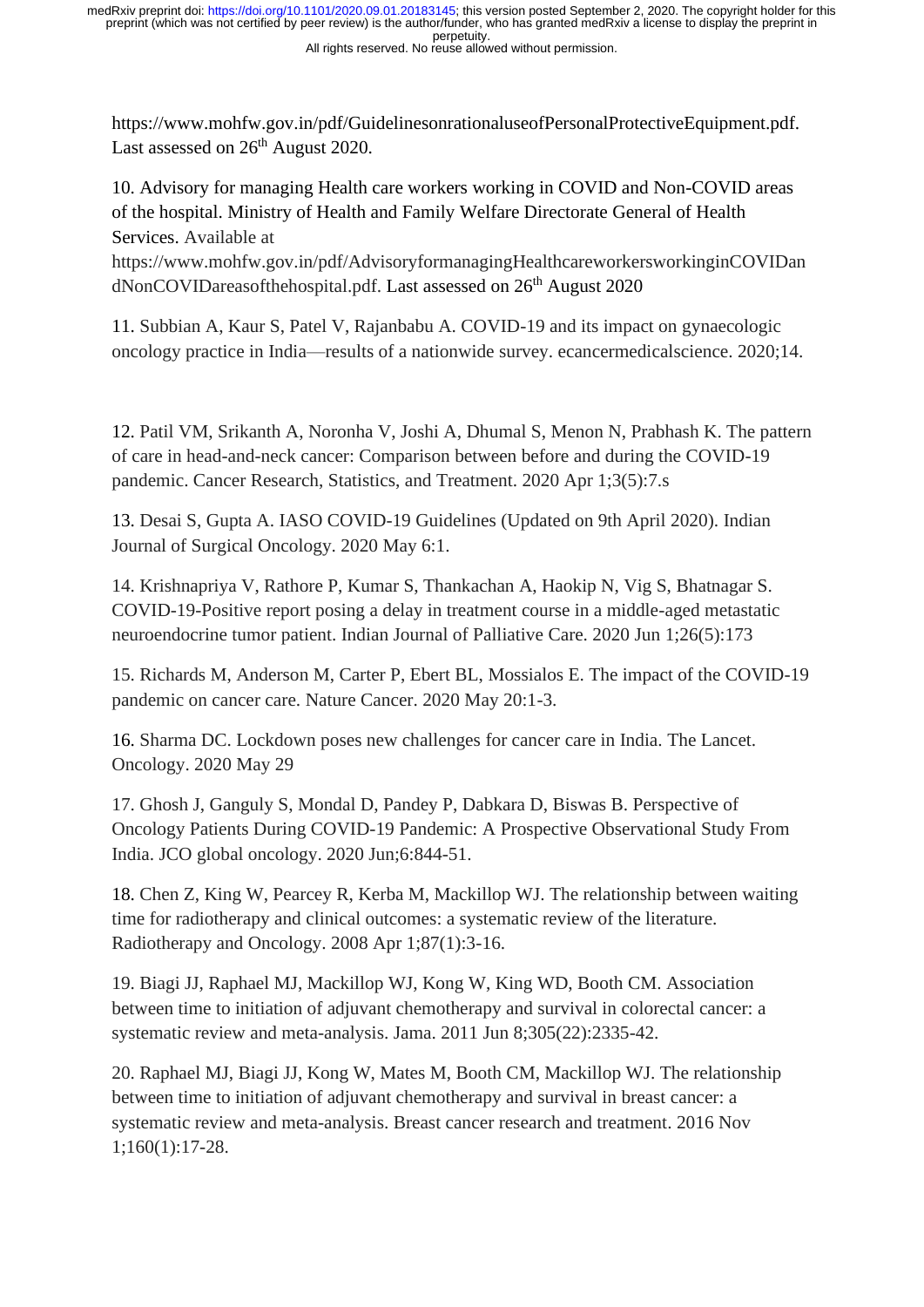21. Hanna TP, Evans GA, Booth CM. Cancer, COVID-19 and the precautionary principle: prioritizing treatment during a global pandemic. Nature Reviews Clinical Oncology. 2020 May;17(5):268-70.

22. Pramesh CS, Badwe RA. Cancer management in India during Covid-19. New England Journal of Medicine. 2020 May 14;382(20):e61.

23. Strategy for COVID 19 testing in India. Indian Council of Medical Research, Department of Health Research. Available at. https://www.mohfw.gov.in/pdf/LabTestingAdvisory.pdf. Last assessed Last assessed on 26<sup>th</sup> August 2020

24. Nekkanti SS, Vasudevan Nair S, Parmar V, et al. Mandatory preoperative COVID-19 testing for cancer patients-Is it justified? [published online ahead of print, 2020 Aug 25]. *J Surg Oncol*. 2020;10.1002/jso.26187. doi:10.1002/jso.26187.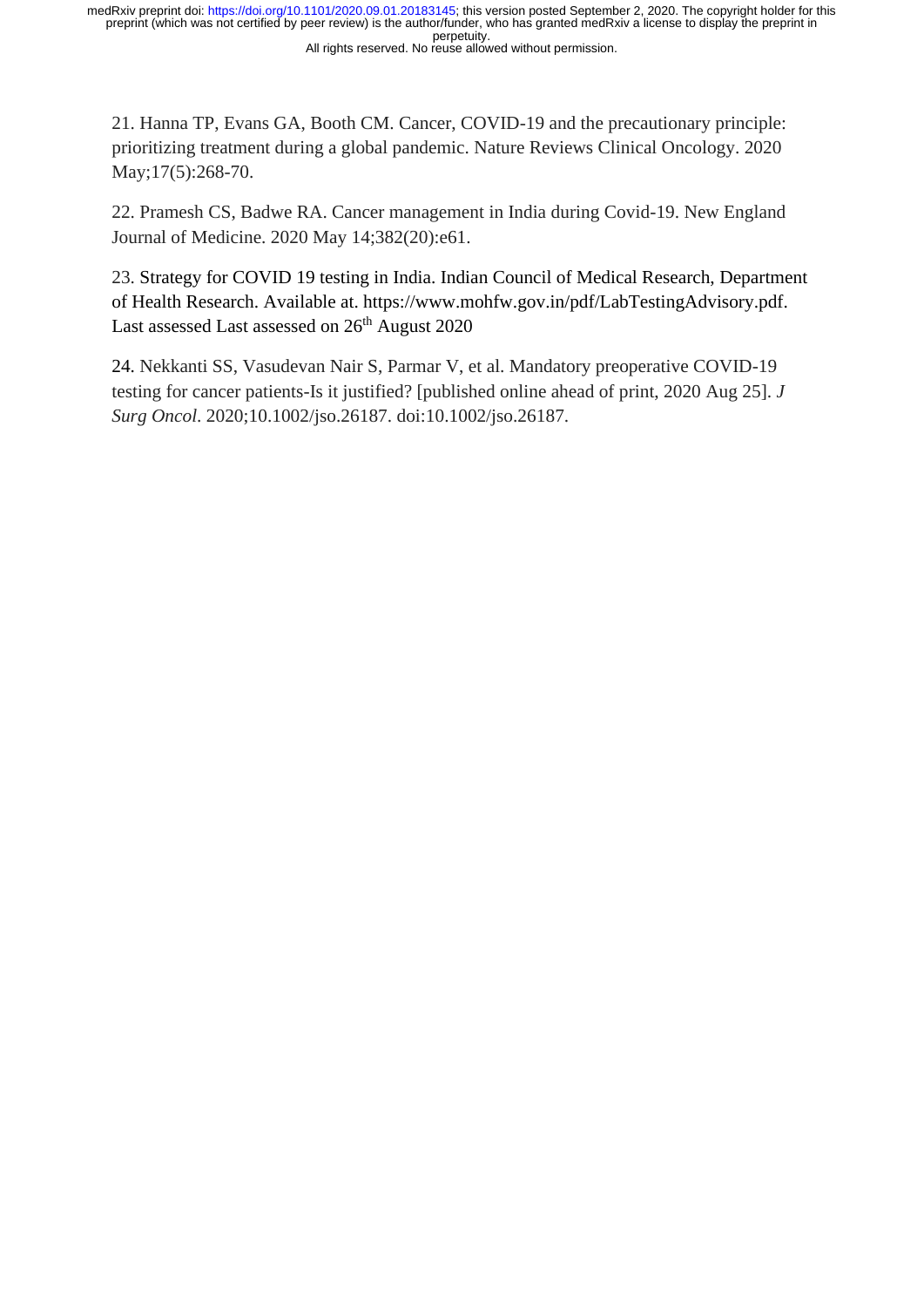All rights reserved. No reuse allowed without permission.



(n=3192)

**Figure 1. The flow diagram showing the number of cases who received various treatment in our Medical Oncology Day care and selection algorithm of final cases who were enrolled in this study**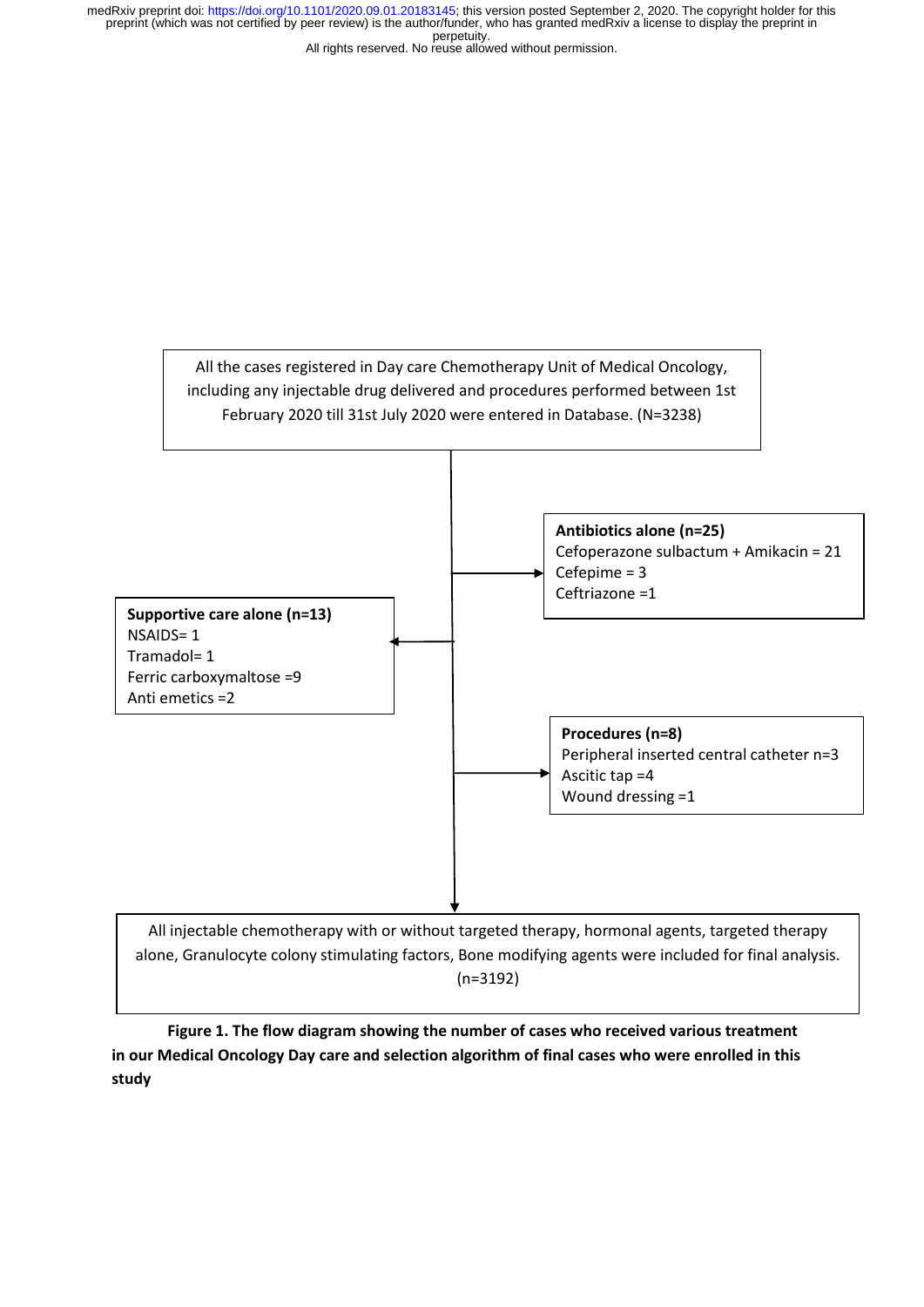All rights reserved. No reuse allowed without permission.

| Sr. No         | Variables                         | Value/ Numbers               | Remark/Percentage |  |
|----------------|-----------------------------------|------------------------------|-------------------|--|
| $\mathbf{1}$   | Age                               | Median 47 years ( $+$ 19.06) | Range 87 (1-88)   |  |
|                |                                   |                              |                   |  |
| $\overline{2}$ | <b>Sex</b>                        |                              |                   |  |
|                | Male                              | 1677                         | <b>Ratio 1.10</b> |  |
|                | Female                            | 1515                         |                   |  |
|                |                                   |                              |                   |  |
| 3              | <b>Age Group</b>                  |                              |                   |  |
|                | Paediatric (Age 1-18 years)       | 454                          | 14.2%             |  |
|                | Adult (18-60 years)               | 2101                         | 65.8%             |  |
|                | Elderly (above 60 years)          | 637                          | 20.0%             |  |
|                |                                   |                              |                   |  |
| 4              | <b>Chemotherapy Frequency</b>     |                              |                   |  |
|                | Weekly                            | 327                          | 10.2%             |  |
|                | Two weekly                        | 483                          | 15.1%             |  |
|                | Three weekly                      | 1990                         | 62.4%             |  |
|                | Four weekly                       | 392                          | 12.3%             |  |
|                |                                   |                              |                   |  |
| 5              | <b>Type of Drugs administered</b> |                              |                   |  |
|                | Chemotherapy alone                | 2702                         | 84.6%             |  |
|                | Chemotherapy+ targeted            | 298                          | 9.3%              |  |
|                | Targeted alone                    | 101                          | 3.2%              |  |
|                | <b>Growth Factors</b>             | 39                           | 1.2%              |  |
|                | <b>Hormonal Agents</b>            | 20                           | 0.6%              |  |
|                | Bone modifying agents             | 18                           | 0.6%              |  |
|                | Immunotherapy                     | 11                           | 0.3%              |  |
|                | Immunotherapy+Chemotherapy        | 3                            | 0.1%              |  |
|                |                                   |                              |                   |  |
| 4              | <b>Type of cancers</b>            |                              |                   |  |
|                | <b>Breast</b>                     | 543                          | 17.0%             |  |
|                | <b>Gall Bladder</b>               | 488                          | 15.2%             |  |
|                | Lung                              | 386                          | 12.1%             |  |
|                | Ovary                             | 251                          | 7.9%              |  |
|                | Colo-rectal                       | 245                          | 7.7%              |  |
|                | Acute Lymphoblastic Leukaemia     | 222                          | 7.0%              |  |
|                | Non Hodgkins Lymphoma             | 118                          | 3.7%              |  |
|                | <b>Upper Gastrointestinal</b>     | 117                          | 3.7%              |  |
|                | Multiple Myeloma                  | 115                          | 3.6%              |  |
|                | Uro-genital                       | 113                          | 3.5%              |  |
|                | Wilms tumour                      | 89                           | 2.8%              |  |
|                | Pancreas                          | 75                           | 2.3%              |  |
|                | Hodgkins Lymphoma                 | 74                           | 2.3%              |  |
|                | Head neck                         | 53                           | 1.7%              |  |
|                | <b>Ewings Sarcoma</b>             | 50                           | 1.6%              |  |
|                | Others                            | 253                          | 7.9%              |  |

**Table 1. Demographic, disease and treatment related variables of patients who received injectable drugs / cycles between 1st February 2020 to 31st July 2020.**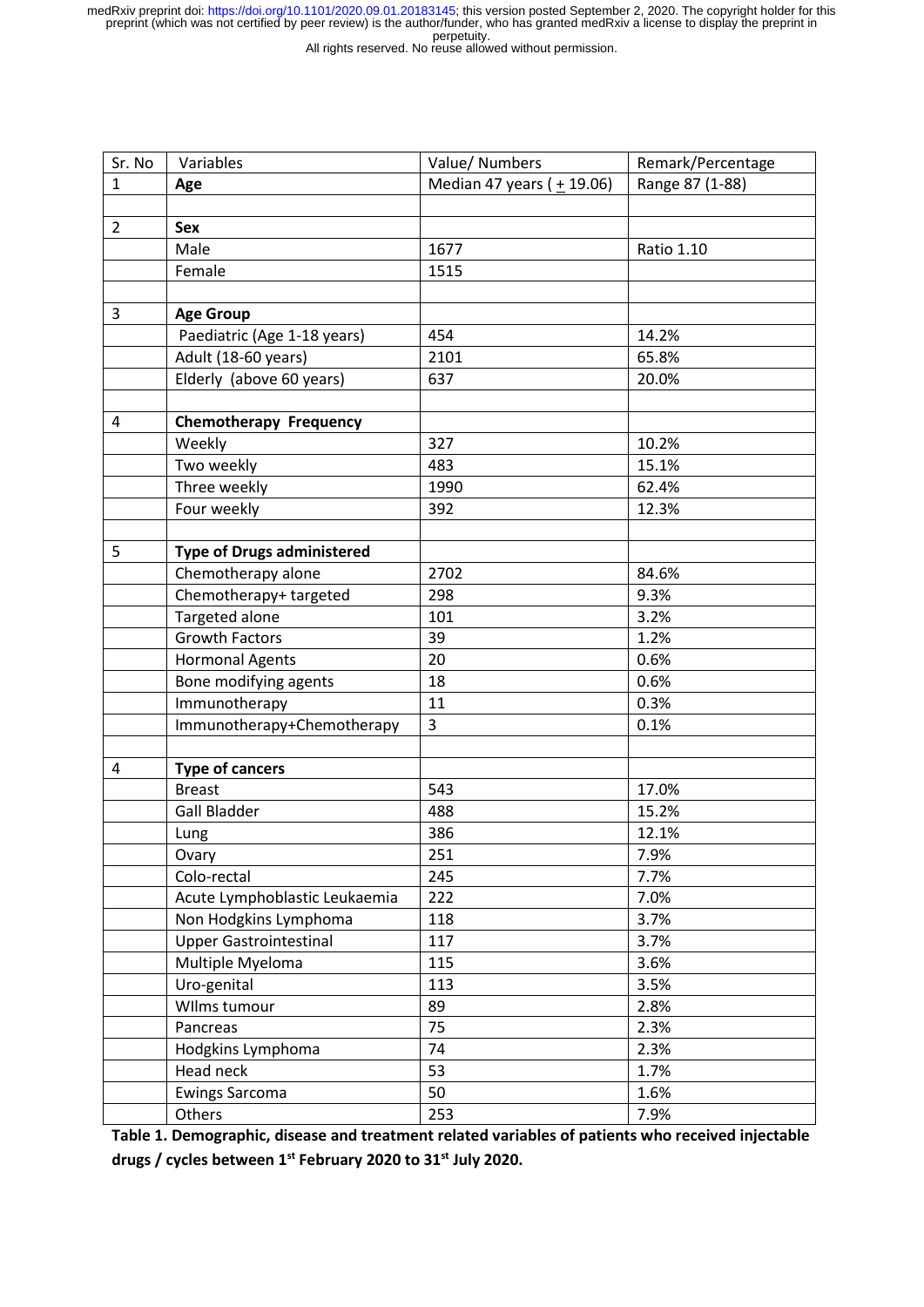All rights reserved. No reuse allowed without permission.

| Sr.            | Groups         | February  | March      | April 2020 | May 2020   | <b>June 2020</b> | <b>July 2020</b> |
|----------------|----------------|-----------|------------|------------|------------|------------------|------------------|
| No             |                | 2020 (%)  | 2020 (%)   | (%)        | (%)        | (%)              | (%)              |
| $\mathbf{1}$   | Age groups     |           |            |            |            |                  |                  |
|                | Paediatric     | 58 (8.7%) | 46 (8.3)   | 30(6.8)    | 77 (17.8)  | 117(21.0)        | 134(24.8)        |
|                | Adult          | 455       | 393 (70.4) | 309 (70.5) | 269 (62.5) | 338 (60.3)       | 333(61.7)        |
|                |                | (68.6%)   |            |            |            |                  |                  |
|                | Elderly        | 151       | 119 (21.3) | 100 (22.7) | 85 (19.7)  | 105 (18.7)       | 73(13.5)         |
|                |                | (22.7%)   |            |            |            |                  |                  |
|                |                |           |            |            |            |                  |                  |
| $\overline{2}$ | Frequency      |           |            |            |            |                  |                  |
|                | Weekly         | 84(12,6)  | 46(8.3)    | 18(4.1)    | 51(11.8)   | 66(11.8)         | 62(11.5)         |
|                | Two weekly     | 111(16.7) | 103(18.4)  | 74(16.8)   | 52(12.0)   | 67(11.9)         | 76(14.0)         |
|                | Three weekly   | 391(59.0) | 333(59.7)  | 296(67.5)  | 280(65.1)  | 366(65.4)        | 324(60.0)        |
|                | Four weekly    | 78(11.7)  | 76(13.6)   | 51(11.6)   | 48(11.1)   | 61(10.9)         | 78(14.5)         |
|                |                |           |            |            |            |                  |                  |
| 3              | Type of drugs  |           |            |            |            |                  |                  |
|                | Chemotherapy   | 472(84.7) | 375(85.6)  | 548(82.6)  | 366(85.0)  | 477(85.1)        | 464(86.0)        |
|                | alone          |           |            |            |            |                  |                  |
|                | Chemotherapy   | 46(8.3)   | 38(8.6)    | 74(11.2)   | 37(8.6)    | 49(8.7)          | 54(10.0)         |
|                | and targeted   |           |            |            |            |                  |                  |
|                | therapy        |           |            |            |            |                  |                  |
|                | Targeted       | 20(3.6)   | 12(2.7)    | 27(4.1)    | 11(2.5)    | 19(3.4)          | 12(2.2)          |
|                | therapy alone  |           |            |            |            |                  |                  |
|                | Growth factors | 6(1.0)    | 9(2.0)     | 5(0.7)     | 8(1.9)     | 7(1.3)           | 4(0.7)           |
|                | Bone modifying | 5(0.9)    | 3(0.7)     | 3(0.4)     | 4(0.9)     | 2(0.4)           | 1(0.2)           |
|                | agents         |           |            |            |            |                  |                  |
|                | Hormonal       | 2(0.3)    | 1(0.2)     | 4(0.6)     | 4(0.9)     | 4(0.7)           | 5(0.9)           |
|                | Immunotherapy  | 6(1.1)    | 1(0.2)     | 3(0.4)     | 1(0.2)     | 0(0.0)           | 0(0.0)           |
|                | Immunotherapy  | 1(0.1)    | O(0.0)     | 0(0.0)     | 0(0.0)     | 2(0.4)           | O(0.0)           |
|                | and            |           |            |            |            |                  |                  |
|                | chemotherapy   |           |            |            |            |                  |                  |

**Table 2. Change in trend of age groups, frequency of drugs administered and type of drugs between 1st February 2020 to 31st July 2020.**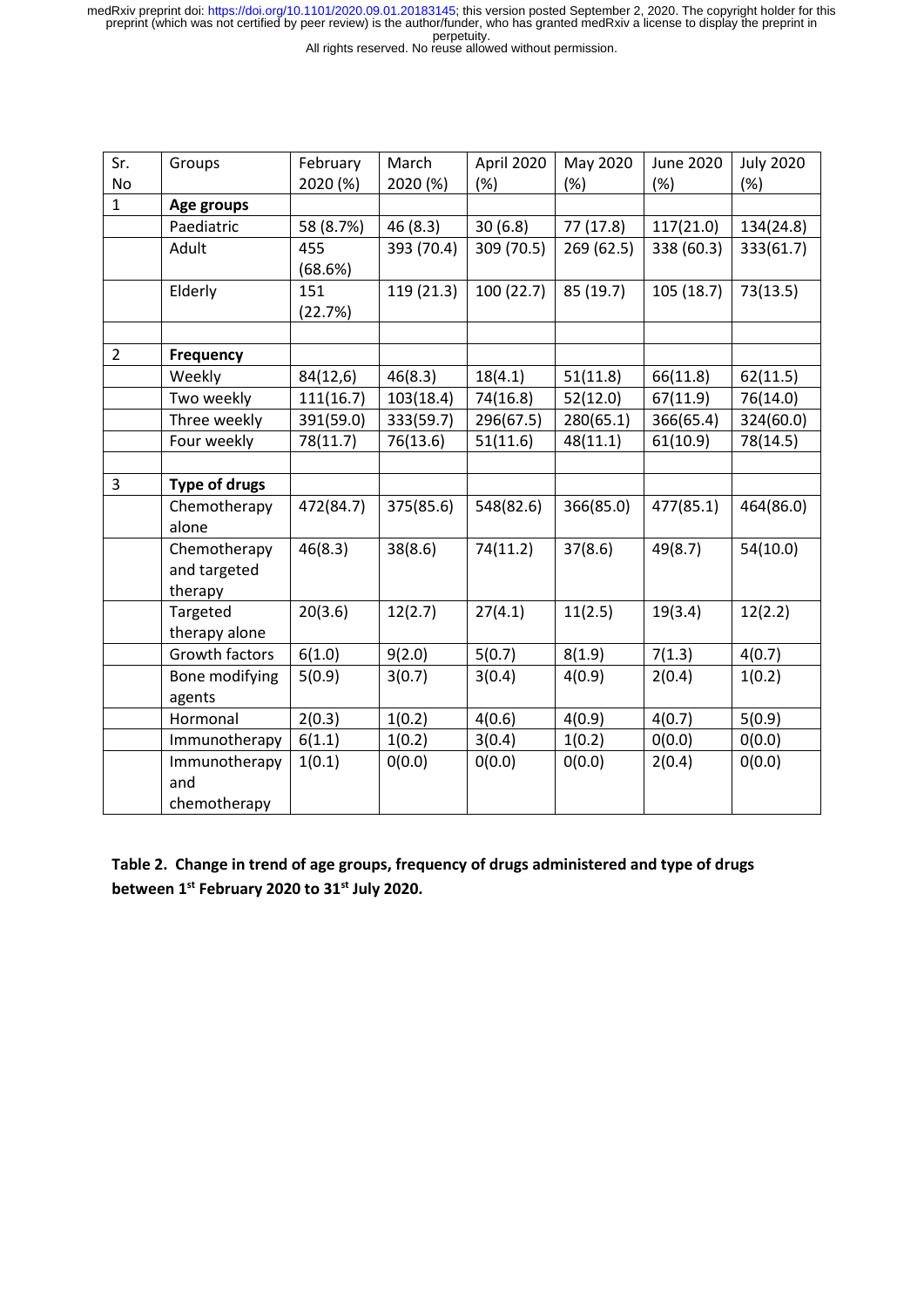All rights reserved. No reuse allowed without permission.

| Sr.<br><b>No</b> | <b>Time Points</b>                                          | <b>Working</b><br>days (n) | <b>Out Patient Department</b> |                                   | Day care Chemotherapy        |                                   |
|------------------|-------------------------------------------------------------|----------------------------|-------------------------------|-----------------------------------|------------------------------|-----------------------------------|
|                  |                                                             |                            | Median cases<br>$(+/- SD)$    | Change<br>from<br><b>Baseline</b> | Median cases<br>$(+/- SD)$   | Change<br>from<br><b>Baseline</b> |
| $\mathbf{1}$     | Pre LOCKDOWN/<br>routine/Baseline<br>OPD                    | 35                         | 99 $(+2.7)$<br>115 (31-146)   | <b>NA</b>                         | $39 (+ 1.14)$<br>42 (11-53)  | <b>NA</b>                         |
| $\overline{2}$   | National<br>LOCKDOWN Ph 1<br>(25-03-2020 to 14-<br>4-2020)  | 16                         | $33 (+ 2.18)$<br>81 (6-87)    | $-66.66%$                         | $18 (+ 6.79)$<br>$22(6-28)$  | $-53.85%$                         |
| $\overline{3}$   | National<br>LOCKDOWN Ph 2<br>(15-04-2020 to 03-<br>05-2020) | 12                         | 56<br>$(+9.9)$<br>36 (45-81)  | $-43.44%$                         | $23 (+ 9.04)$<br>32 (12-44)  | $-41.1%$                          |
| $\overline{4}$   | National<br>LOCKDOWN Ph 3<br>(04-05-2020 to 17-<br>05-2020) | 9                          | $54$ $(+ 1.07)$<br>31 (35-66) | $-45.46%$                         | $26 (+ 1.13)$<br>40 (12-52)  | $-33.34%$                         |
| $\overline{4}$   | National<br>LOCKDOWN Ph 4<br>(18-05-2020 to 31-<br>05-2020  | 9                          | 53 $(+1.31)$<br>38 (32-70)    | $-46.47%$                         | $24 (+ 8.3)$<br>25 (13-38)   | $-38.47%$                         |
| 5                | National UNLOCK<br>Ph 1 (01-06-2020 to<br>30-06-2020)       | 22                         | 65<br>$(+9.97)$<br>33 (51-84) | $-34.35%$                         | $24.5 (+ 7.8)$<br>32 (11-43) | $-37.18%$                         |
| 6                | National UNLOCK<br>Ph 2 (01-07-2020 to<br>14-07-2020)       | 10                         | $(+1.57)$<br>76<br>44 (44-88) | $-23.24%$                         | $25 (+ 8.26)$<br>$24(17-41)$ | $-35.90%$                         |
| $\overline{7}$   | State Lockdown Ph<br>1 (15-07-31-07-<br>2020)               | 13                         | 53 $(+1.26)$<br>42 (24-66)    | $-46.47%$                         | $23 (+ 5.81)$<br>$21(11-32)$ | $-41.03%$                         |

**Table 3. Median number of Out Patient Department and Day care Chemotherapy in several sequential phases of national lockdown, unlocking and state lockdown with change from baseline (pre-lockdown) values between 1st February 2020 to 31st July 2020.**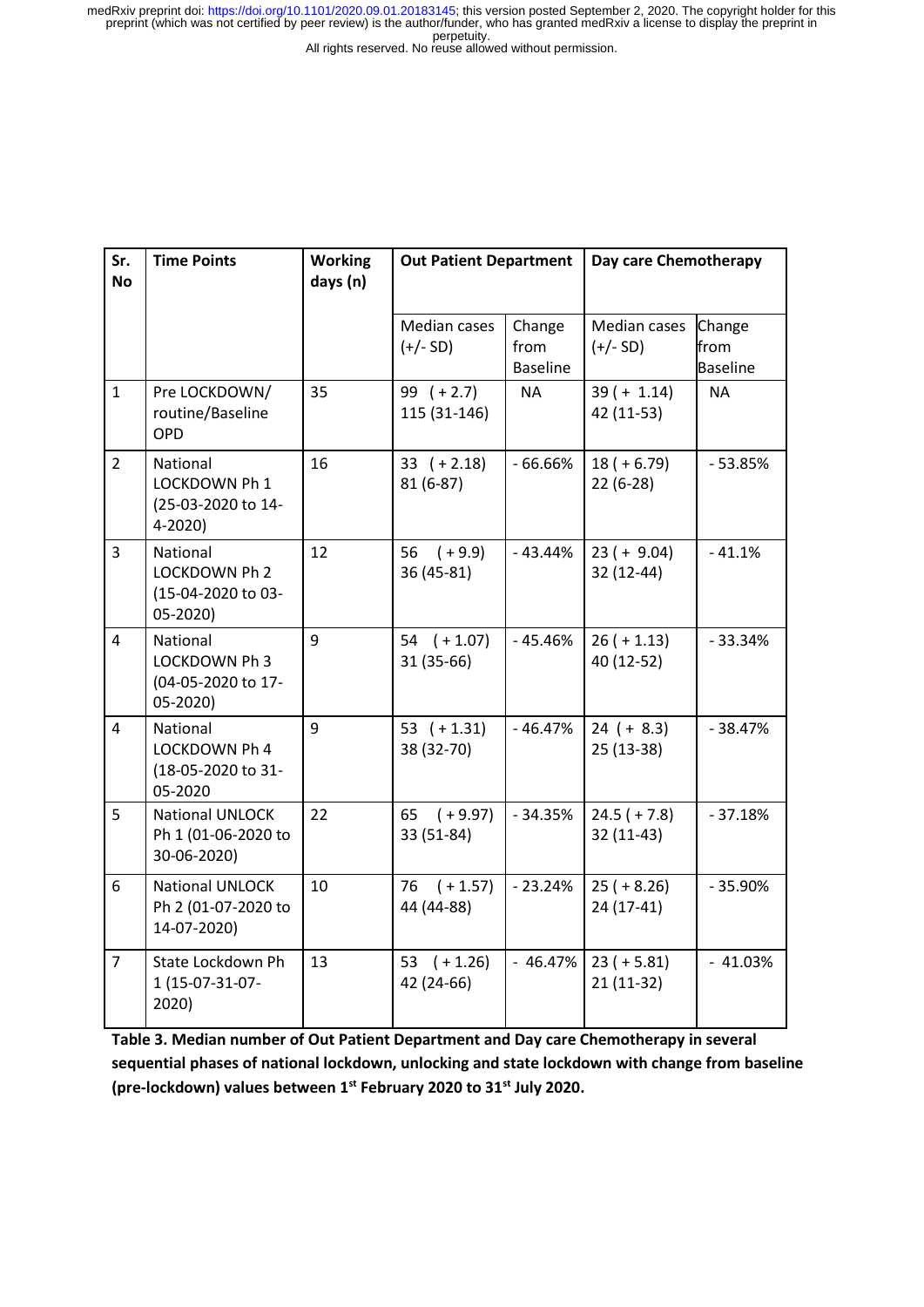



Day care Chemotherapy (DCC) Patient Numbers - February 2020 to July 2020

**gure 2A and 2B. Out-patient Department (OPD, Figure 2A) and Day care Chemotherapy (DCC, Figure 2B) trend between 1st February 2020 to 31st July 2020 in our Medical Oncology Department.**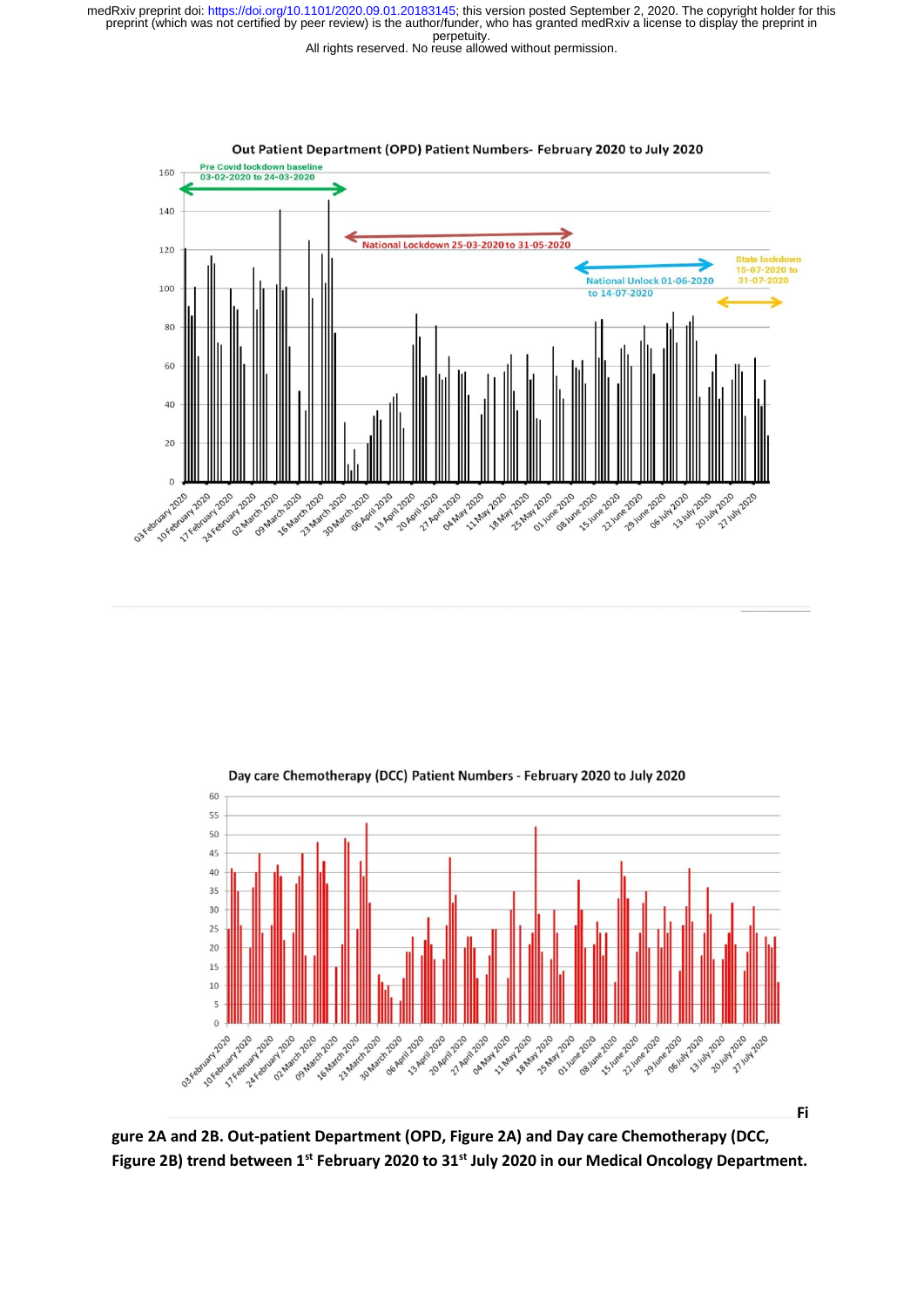



**Figure 3A and 3B. Daily new and cumulative COVID 19 cases detected in City (Patna, Figure 3A) and State (Bihar, Figure 3B) where our institute in located with time.**